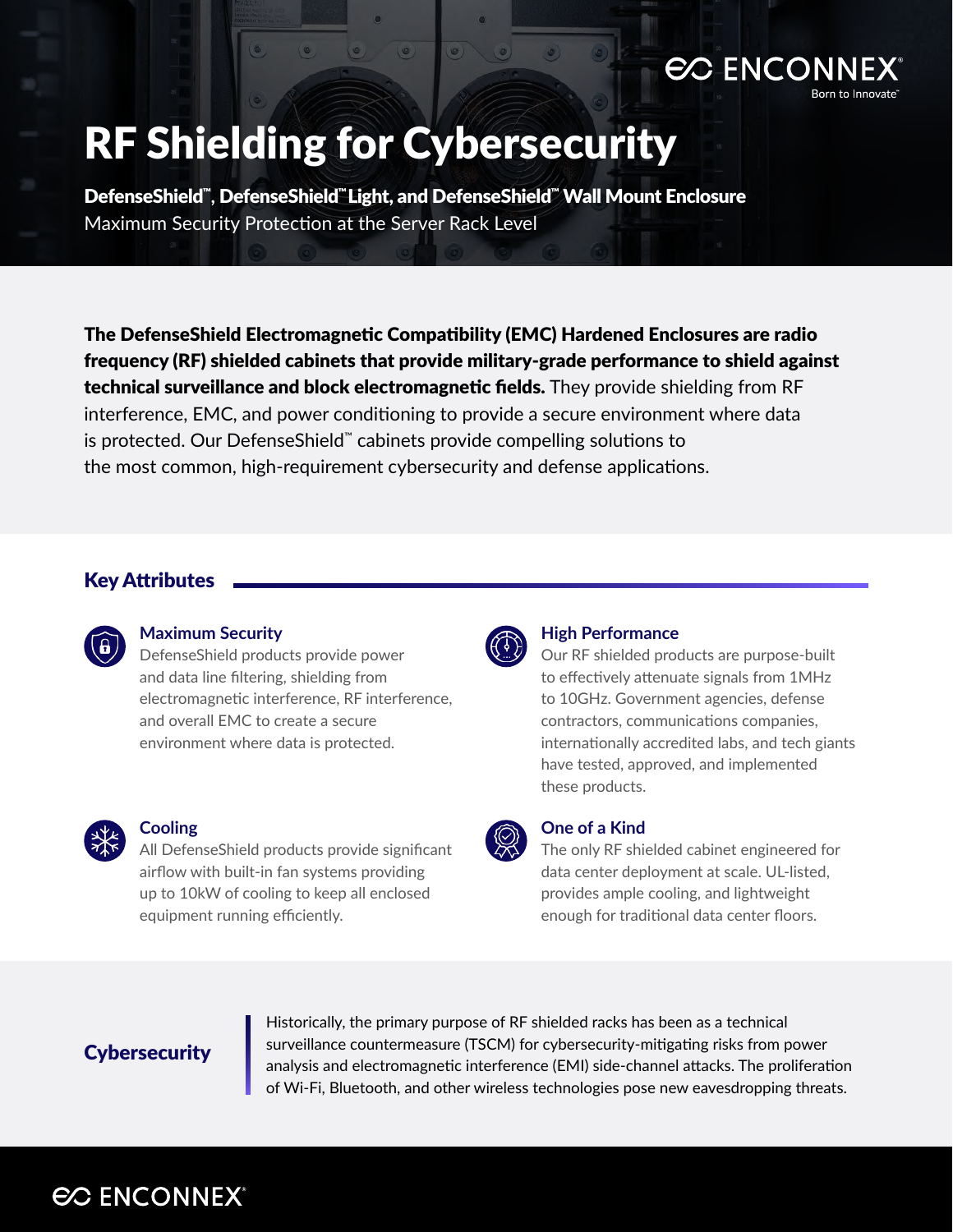- > Lower total cost than SCIFs or Faraday cages
- > Lower maintenance
- > Lower implementation cost
- > Allows use of off the shelf electronics as opposed to expensive TEMPEST equipment
- > Lasts for generations of IT systems
- Provides granular, sectionalized signal and physical security >

### DefenseShield™ Cabinets

The DefenseShield is a full-size RF shielded cabinet that provides industry-leading radio frequency (RF) shielding mitigating signals emanating from or interfering with electronics within the enclosure.

### Who Needs Cybersecurity? \_

#### **Defense/Military/Government/Engineering Labs**

The DefenseShield enclosures are used for cybersecurity purposes. The DefenseShield 42U is a server cabinet option to shielded rooms to protect against EMI and side-channel attacks. The DefenseShield Wall Mount Enclosure is a smaller, wall-mountable, enclosure that provides the same protection. The DefenseShield Light is a lower cost alternative providing the same level of protection with a little less cooling capacity.

#### **Product expertise.**

We have extensive experience in RF shielding technology, providing solutions to and guidance for the world's largest companies, including data centers, hyperscalers, labs, and military and defense companies.

#### **Your cybersecurity one-stop shop.**

We are the only one-stop shop in the cybersecurity market for enclosures, airflow, and cable management accessories. DefenseShield cabinets effectively shield against the latest in wireless technology.

#### **Enconnex provides solutions.**

Our enclosures can be customized to your exact specs. Offering customizable I/O panels, a variety of shelves, cable management accessories, size options, airflow and cooling management features, and more.

#### **Compliance and standards.**

Our DefenseShield cabinets are tested in accordance with IEEE-299, MIL-STD-285, and NSA 94-106. They enable systems to meet standards for SIGINT and emanation security such as MIL-STD-461 and TEMPEST requirements. They are UL 2416 (NWIN) listed to

- > Lightweight, Rugged Construction
- > Standard Rack Footprint
- > 10kW+ of Cooling Support
- > Customizable I/O

## What Are the DefenseShield Products That We Offer?

### Why Choose a Shielded Rack?

### Why Choose Enconnex for Your RF Shielding Needs?

#### DefenseShield™ 42U

#### FEATURED PRODUCT